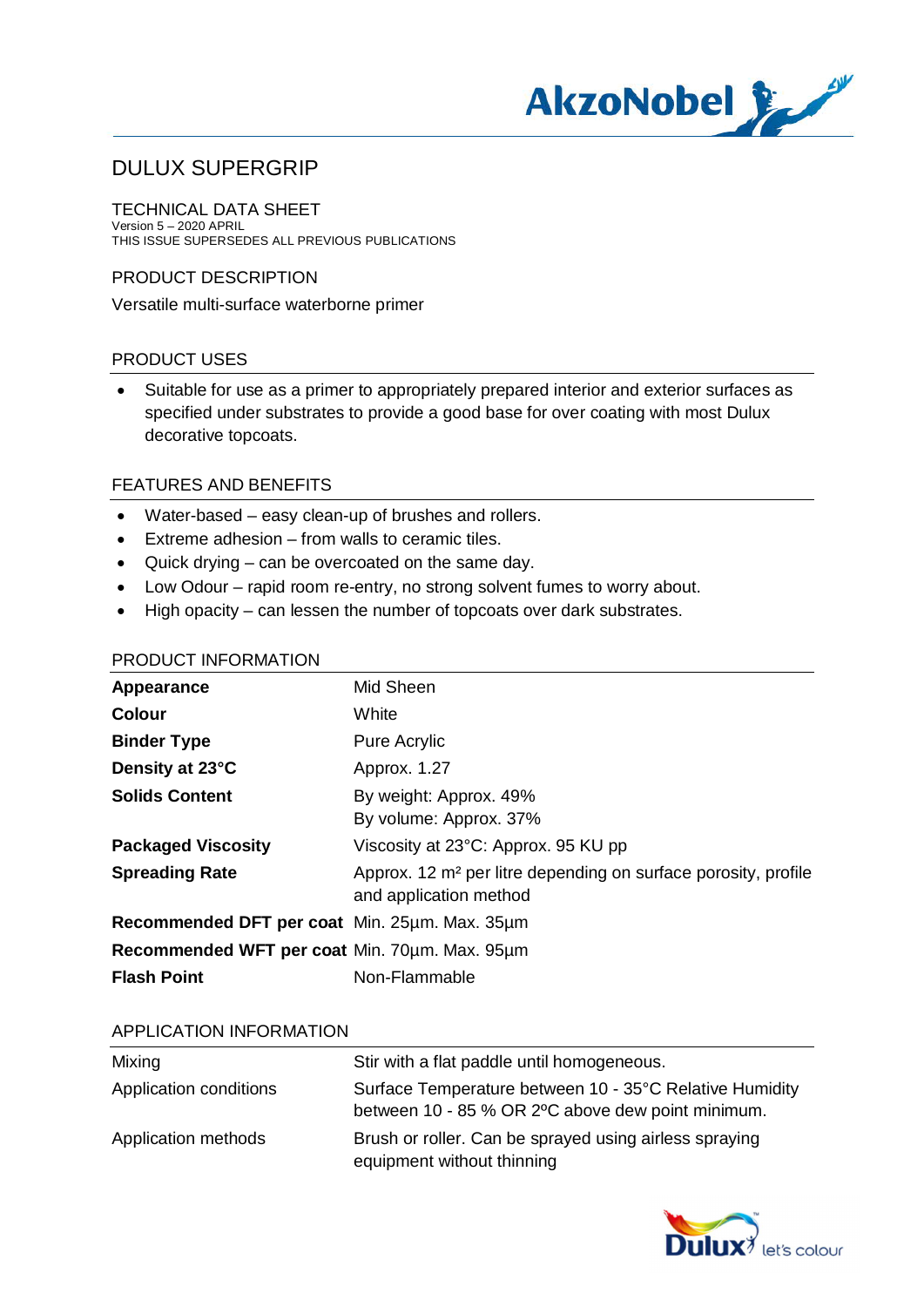

# APPLICATION INFORMATION

| <b>Thinner</b>        | Thinning not recommended.<br>Ready for use after thorough stirring for brush or roller<br>applications. Water if required for spraying to maximum of 5<br>- 10% of product volume.                                                                                                                                                                                                                                                                            |
|-----------------------|---------------------------------------------------------------------------------------------------------------------------------------------------------------------------------------------------------------------------------------------------------------------------------------------------------------------------------------------------------------------------------------------------------------------------------------------------------------|
| <b>Drying Time</b>    | Touch dry 2 hours at 23°C.                                                                                                                                                                                                                                                                                                                                                                                                                                    |
| <b>Recoating Time</b> | 12 hours at 23°C. Allow 48 hours drying time for solvent-<br>based topcoats. (Drying times will be extended during cold,<br>wet or humid conditions)                                                                                                                                                                                                                                                                                                          |
| Cleaning of equipment | After use, remove as much product as possible, and then<br>clean immediately with water.                                                                                                                                                                                                                                                                                                                                                                      |
| <b>Substrates</b>     | Suitable for PVC gutters and down pipes, previously painted<br>enamel surfaces, wood, ceramic tiles, new concrete, cement<br>plaster, laminated boards, glass, galvanised iron.                                                                                                                                                                                                                                                                               |
| Precautions:          | Do not apply during cold (below 10°C) or wet weather.<br>Not suitable as a primer for metal or rhinolite surfaces.<br>Not suitable for direct application to powdery or friable<br>surfaces whether previously painted or not.<br>Do not overcoat with two-pack polyurethanes, epoxies and<br>nitro-cellulose lacquers.<br>Not designed to withstand natural weathering. It should be<br>over-coated within 48 hours, particularly in a marine<br>atmosphere. |
| <b>Coats Required</b> | Apply one or two coats Dulux Supergrip, depending on the<br>severity of the conditions. Two coats are preferred for spray<br>applications                                                                                                                                                                                                                                                                                                                     |
| <b>Top Coating</b>    | Can be over-coated with most Dulux decorative finishes.                                                                                                                                                                                                                                                                                                                                                                                                       |

# SURFACE PREPARATION

Ensure that surfaces are sound and free from dust, rust oil, grease, dirt, debris and mildew. Light sanding of all substrates will always improve product performance and is recommended. Surfaces must be thoroughly dry - no more than 12% moisture content.

# NEW SURFACES

**Wooden surfaces** (doors, frames, furniture, toys).

- · Timber treated with a wood borer or fire retardant treatment may cause slow drying (consult supplier).
- Sand smooth. Remove sanding dust. Remove any splintered and discoloured wood.
- · Treat knots in timber with Knotting Agent.
- · Repair damaged wood with a suitable wood filler.

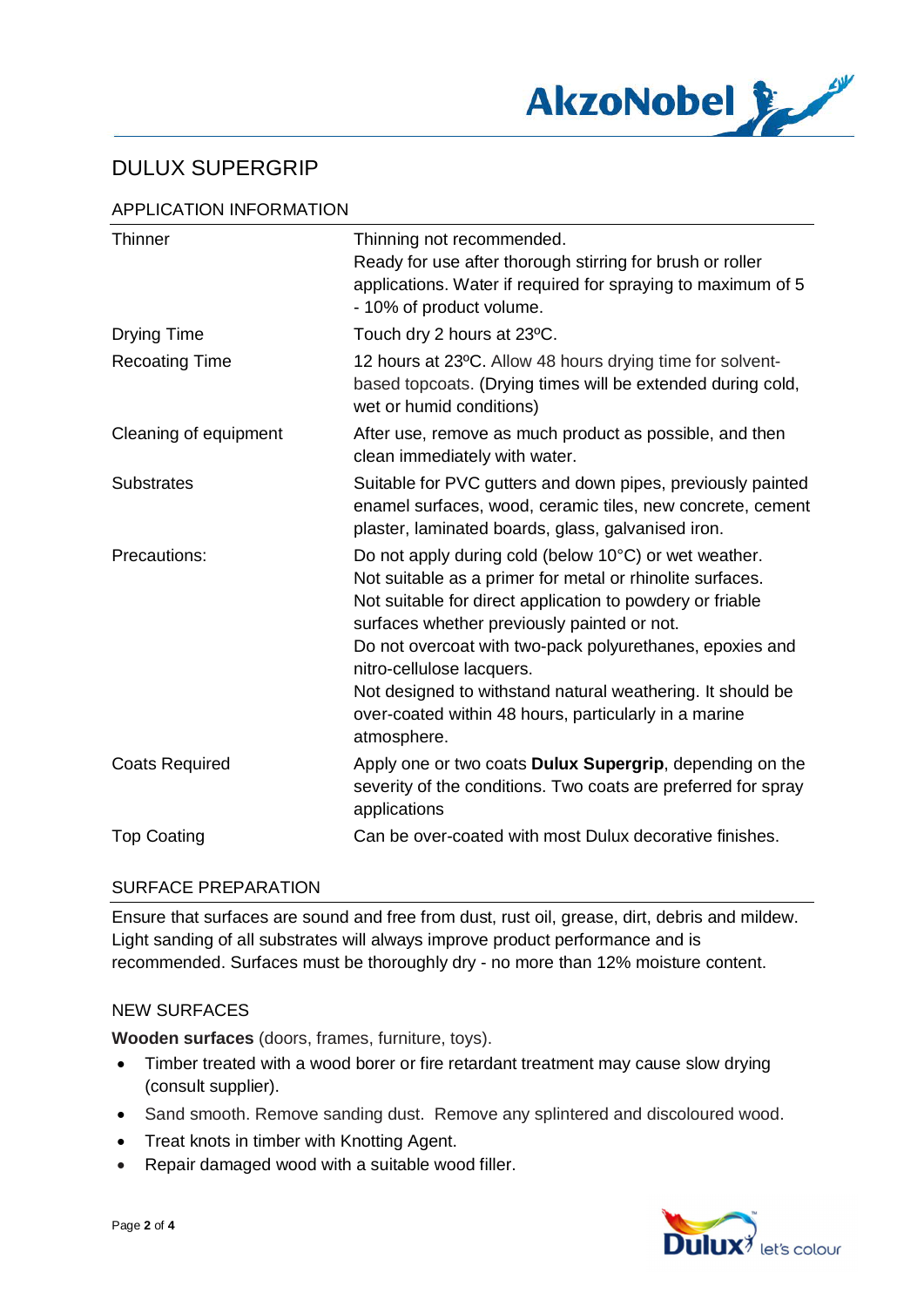

## SURFACE PREPARATION

## NEW SURFACES

## **Ceramic Wall Tiles**

· Wall tiles around kitchen sinks and bath/shower areas must be degreased with **Dulux Pre-Paint Brush Cleaner/ Degreaser** or a water-miscible household degreaser followed by thorough rinsing with water. All loose grout must also be repaired prior to painting. **N.B: Not suitable for floor tiles**

### **Laminated Boards**

· Dust and degrease. Areas that have developed a sheen due to repeated handling will have to be sanded to a matt finish to improve adhesion. **N.B:** Only suitable for areas that receive limited wear and tear e.g. kitchen, bathroom and bedroom cupboard doors and frame work.

#### **Galvanised Iron**

- Remove any traces of rust. Remove temporary protective coating, dirt and grease from the surface with **Dulux Galvanised Iron Cleaner.** Ensure complete removal of **Dulux Galvanised Iron Cleaner** by rinsing with running water. A water-break free surface indicates thorough cleaning - running water should not form droplets. If a water-break free surface was not achieved, repeat the cleaning process. Prime immediately after cleaning.
- · Prime with one to two coats **Dulux Supergrip**, depending on the severity of the conditions. Two coats recommended for coastal conditions and chemical works.

## **Rigid PVC & Glass**

· Lightly sand surfaces to a matt finish for improve adhesion. Clean and degrease with **Dulux Pre-Paint Brush Cleaner/ Degreaser** or a water-miscible household degreaser. Rinse thoroughly with water and allow drying.

#### **Cement Plaster**

- · Fresh cement plaster should be allowed one week drying for every 5mm thickness; and longer in cold or damp weather.
- · For very absorbent surfaces more than one coat **Dulux Supergrip** could be required to achieve correct binding and sealing properties.

## **Concrete**

· Remove any uncured cement, grease, and mould-release agents by high-pressure water blast, or wash with a strong **Dulux Pre-Paint Sugar Soap**/water solution. Rinse off thoroughly with clean water and allow drying.